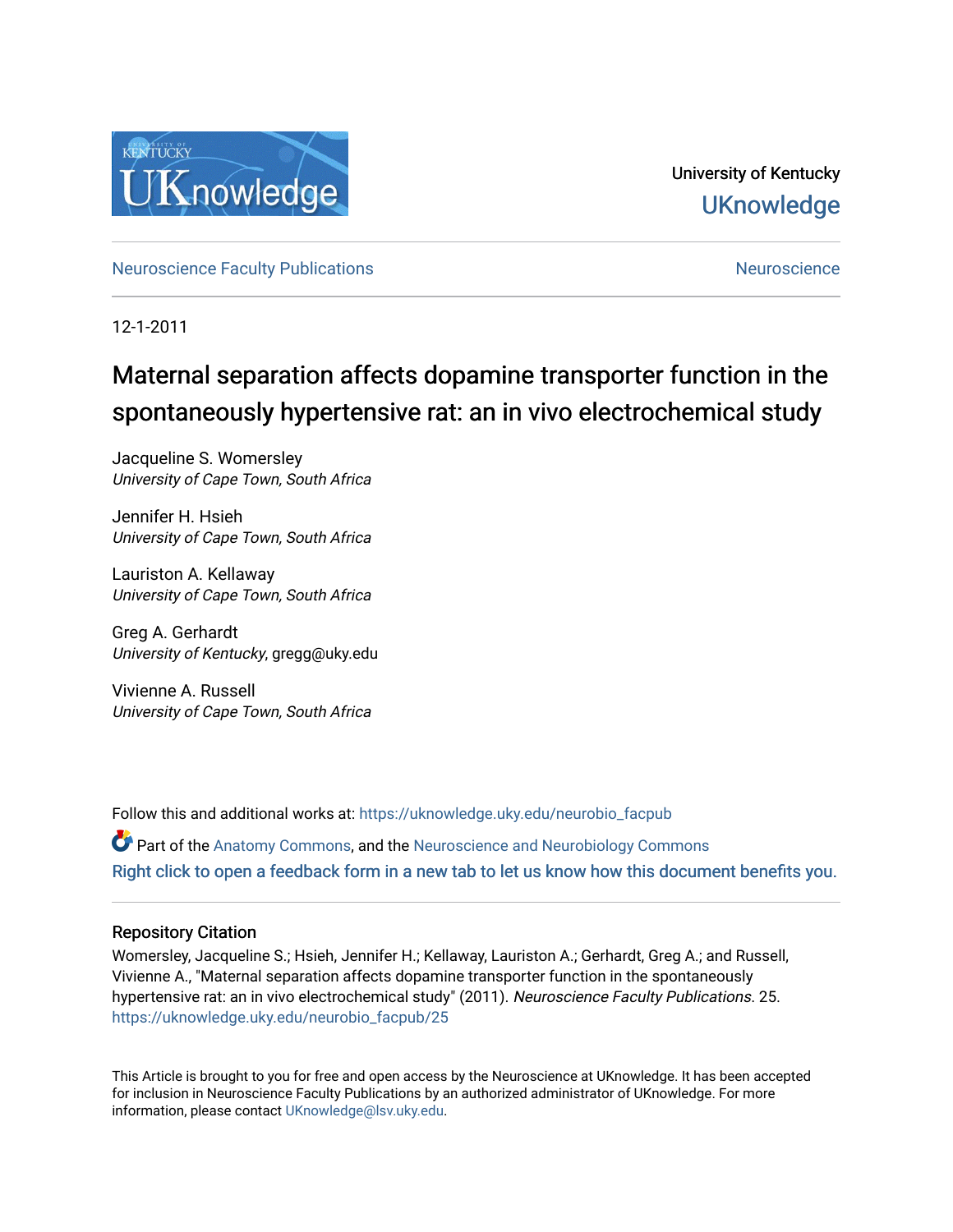## Maternal separation affects dopamine transporter function in the spontaneously hypertensive rat: an in vivo electrochemical study

Digital Object Identifier (DOI) http://dx.doi.org/10.1186/1744-9081-7-49

## Notes/Citation Information

Published in Behavioral and Brain Functions, v. 7, 49.

© 2011 Womersley et al; licensee BioMed Central Ltd.

This is an Open Access article distributed under the terms of the Creative Commons Attribution License [\(http://creativecommons.org/licenses/by/2.0\)](http://creativecommons.org/licenses/by/2.0), which permits unrestricted use, distribution, and reproduction in any medium, provided the original work is properly cited.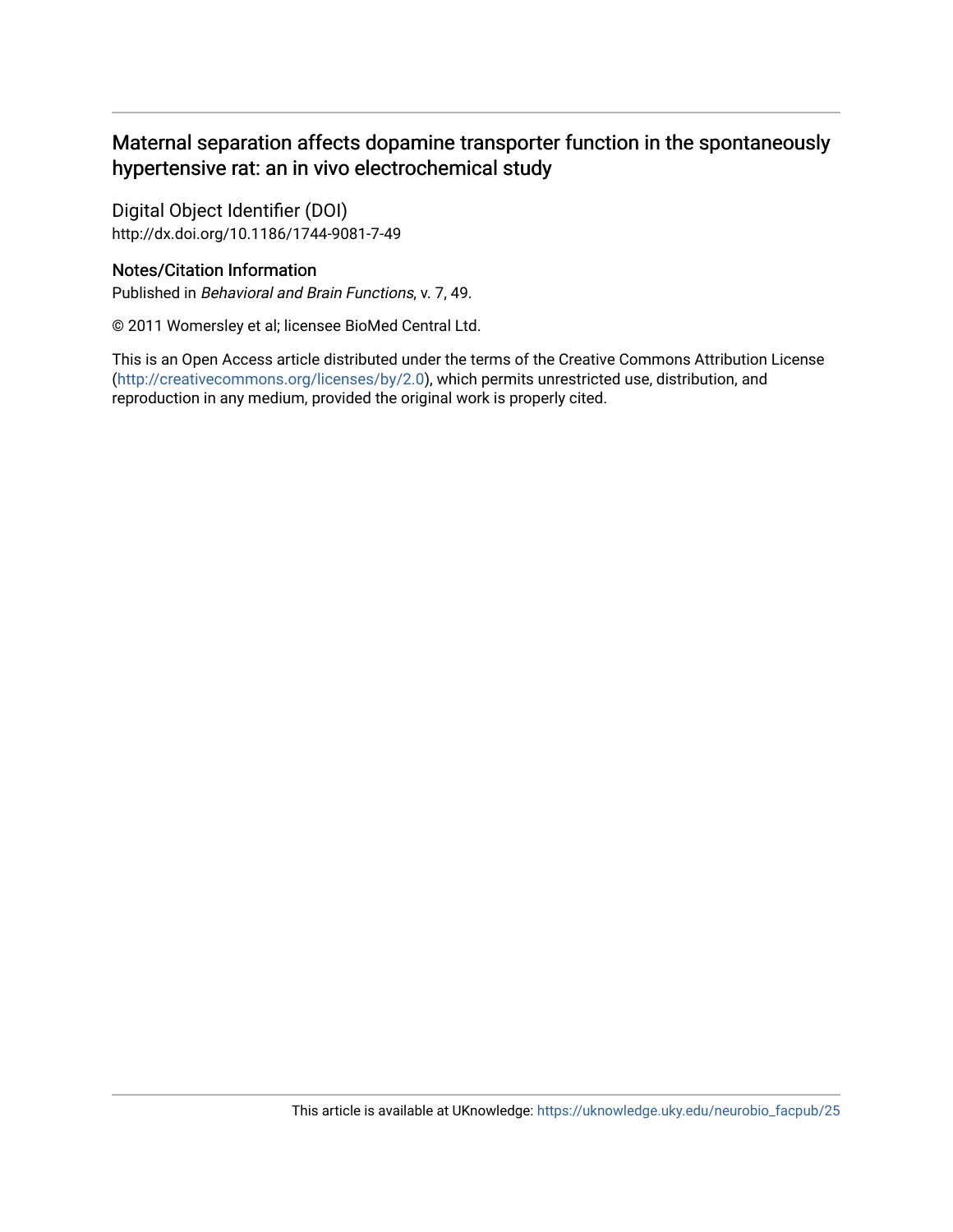## **RESEARCH CHRISTIAN CONSUMING CONTRACT CONSUMING CONSUMING CONSUMING CONSUMING CONSUMING CONSUMING CONSUMING CO**



# Maternal separation affects dopamine transporter function in the Spontaneously Hypertensive Rat: An in vivo electrochemical study

Jacqueline S Womersley<sup>1\*</sup>, Jennifer H Hsieh<sup>1</sup>, Lauriston A Kellaway<sup>1</sup>, Greg A Gerhardt<sup>2</sup> and Vivienne A Russell<sup>1</sup>

#### Abstract

Background: Attention-deficit/hyperactivity disorder (ADHD) is a developmental disorder characterised by symptoms of inattention, impulsivity and hyperactivity. The spontaneously hypertensive rat (SHR) is a wellcharacterised model of this disorder and has been shown to exhibit dopamine dysregulation, one of the hypothesised causes of ADHD. Since stress experienced in the early stages of life can have long-lasting effects on behaviour, it was considered that early life stress may alter development of the dopaminergic system and thereby contribute to the behavioural characteristics of SHR. It was hypothesized that maternal separation would alter dopamine regulation by the transporter (DAT) in ways that distinguish SHR from control rat strains.

Methods: SHR and control Wistar-Kyoto (WKY) rats were subjected to maternal separation for 3 hours per day from postnatal day 2 to 14. Rats were tested for separation-induced anxiety-like behaviour followed by in vivo chronoamperometry to determine whether changes had occurred in striatal clearance of dopamine by DAT. The rate of disappearance of ejected dopamine was used as a measure of DAT function.

Results: Consistent with a model for ADHD, SHR were more active than WKY in the open field. SHR entered the inner zone more frequently and covered a significantly greater distance than WKY. Maternal separation increased the time that WKY spent in the closed arms and latency to enter the open arms of the elevated plus maze, consistent with other rat strains. Of note is that, maternal separation failed to produce anxiety-like behaviour in SHR. Analysis of the chronoamperometric data revealed that there was no difference in DAT function in the striatum of non-separated SHR and WKY. Maternal separation decreased the rate of dopamine clearance  $(k_1)$  in SHR striatum. Consistent with this observation, the dopamine clearance time (T100) was increased in SHR. These results suggest that the chronic mild stress of maternal separation impaired the function of striatal DAT in SHR.

Conclusions: The present findings suggest that maternal separation failed to alter the behaviour of SHR in the open field and elevated plus maze. However, maternal separation altered the dopaminergic system by decreasing surface expression of DAT and/or the affinity of DAT for dopamine, increasing the time to clear dopamine from the extracellular fluid in the striatum of SHR.

#### Background

Attention-deficit hyperactivity disorder (ADHD) is a developmental disorder characterised by three predominant symptoms of hyperactivity, impulsivity and inattention that can manifest in behavioural problems later in life [[1](#page-10-0),[2](#page-10-0)]. Though widely studied, the exact cause of ADHD is unknown. However, evidence from human

studies and animal models suggests that dopamine is an important contributor to the aetiology of this disorder. Dopamine is associated with reward and in ADHD it is hypothesised that there is a disturbance in dopaminemediated reinforcement of appropriate behaviour and extinction of unwanted behaviour manifesting in the behavioural symptoms of ADHD in certain families [[3,4\]](#page-10-0).

Genetic studies have focused chiefly on proteins involved in dopamine transmission [[5](#page-10-0)], particularly genes that encode the dopamine transporter (DAT).



© 2011 Womersley et al; licensee BioMed Central Ltd. This is an Open Access article distributed under the terms of the Creative Commons Attribution License [\(http://creativecommons.org/licenses/by/2.0](http://creativecommons.org/licenses/by/2.0)), which permits unrestricted use, distribution, and reproduction in any medium, provided the original work is properly cited.

<sup>\*</sup> Correspondence: [jacqueline.womersley@gmail.com](mailto:jacqueline.womersley@gmail.com)

<sup>&</sup>lt;sup>1</sup>Department of Human Biology, University of Cape Town, Observatory 7925 South Africa

Full list of author information is available at the end of the article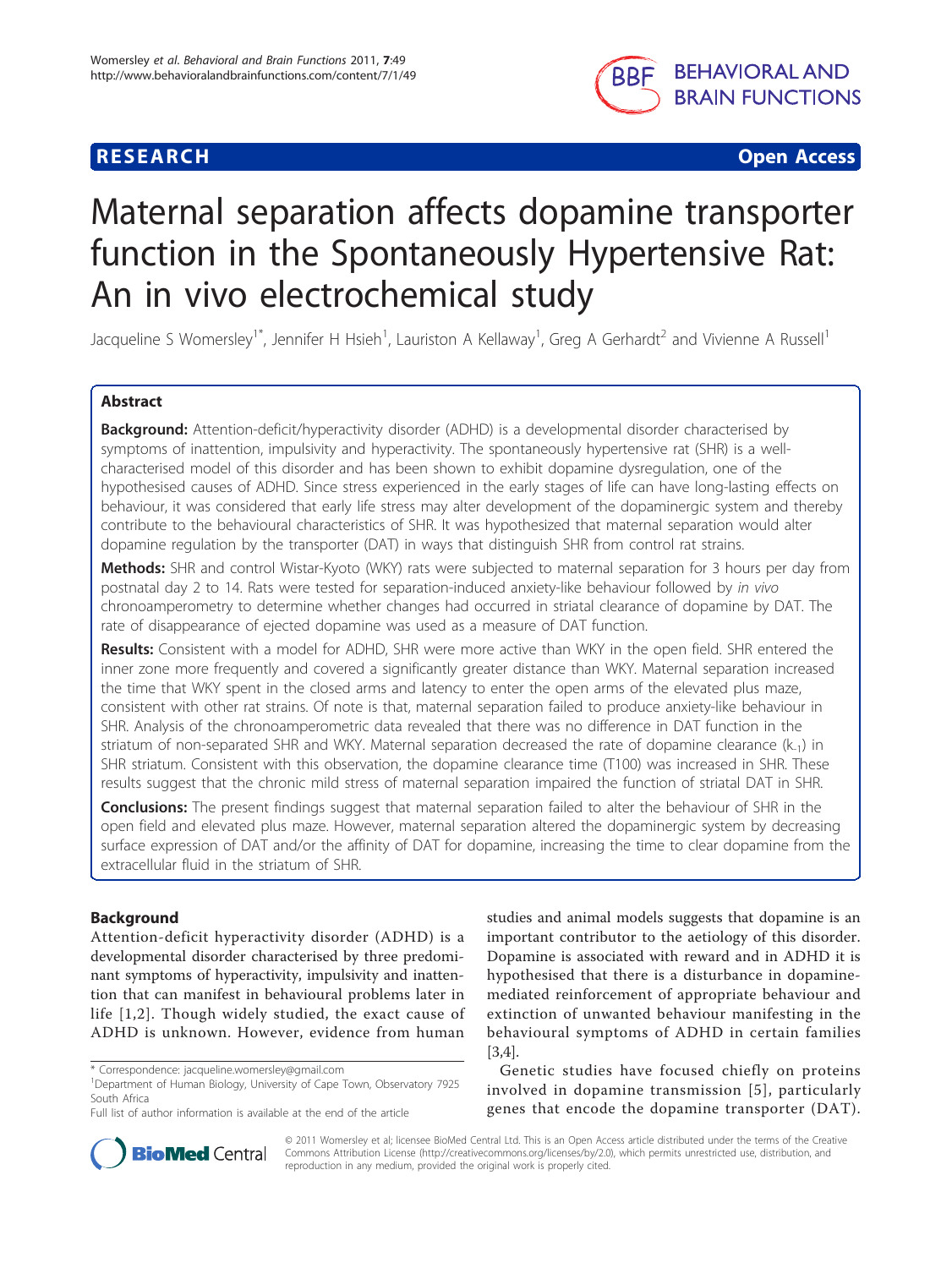Various polymorphisms in different regions of the DAT gene have been shown to be associated with increased risk of ADHD in some families [\[6,7\]](#page-10-0). DAT is responsible for clearing extracellular dopamine and therefore plays an important role in regulating those behaviours under the influence of the dopaminergic system.

The spontaneously hypertensive rat (SHR) is a well characterised genetic model of ADHD [[8-11\]](#page-10-0). Consistent with the diagnostic criteria for ADHD, it displays hyperactivity, inattention and impulsivity [[8,9\]](#page-10-0). Furthermore, it shares the dopamine hypofunction and subsequent altered behavioural reinforcement that is hypothesised to underlie the impulsivity and intolerance to delay seen in children with ADHD [\[3,9,12](#page-10-0)-[15\]](#page-11-0) The SHR was originally bred from the normotensive Wistar Kyoto (WKY) rat strain, which provides a suitable control for the SHR [[10](#page-10-0),[16](#page-11-0),[17\]](#page-11-0). The WKY strain used in this study was obtained from Harlan, UK, and has been recommended as the most appropriate reference strain for SHR [\[17\]](#page-11-0).

Similar to patients with ADHD who displayed a variable number of tandem repeats in the 3'-untranslated region of the DAT gene [[6](#page-10-0),[18](#page-11-0)-[21](#page-11-0)], SHR have been shown to have a 160 bp insertion in the non-coding region of the DAT gene, upstream of exon 3, suggesting altered regulation of transcription of the DAT gene [\[22](#page-11-0)]. Consistent with this observation is the finding that DAT expression is transiently reduced in SHR midbrain during the first postnatal month and increased in adult SHR relative to controls [[23](#page-11-0),[24](#page-11-0)]. It has however not been shown whether increased DAT expression alters dopamine clearance. It was therefore of interest to measure DAT function in vivo using chronoamperometric recording of the clearance of a known amount of pressure ejected dopamine in SHR and WKY striatum [[25-27\]](#page-11-0).

Since ADHD is considered to result from a complex interaction between small gene effects and the environment [[28\]](#page-11-0) rats were subjected to stress during the early stages of development, to determine whether early life trauma would alter their behaviour and DAT function [[29](#page-11-0)]. Maternal separation is a well-developed model of early life trauma, simulating the effects of adverse early life experiences on behaviour and neurobiology [[29,30](#page-11-0)]. Separation of pups from the dam during the early postnatal period interrupts postnatal care at a stage when pups are dependent on the dam for warmth and nutrition. Coupled with continuing development of the brain and dopamine neurons, this represents a period of high vulnerability [\[31](#page-11-0)-[34\]](#page-11-0). One of the major consequences of maternal separation is increased depression- and anxiety-like behaviour in adulthood [[35](#page-11-0)-[38\]](#page-11-0), which is likely to involve changes in the limbic system, including the mesolimbic dopaminergic system.

Maternal separation has been shown to have opposite effects on behaviour of SHR and WKY in the elevated plus maze [[39\]](#page-11-0). Maternal separation increased the activity of SHR in the novel environment of the maze, while it decreased that of WKY. The aim of the present study was to test the hypothesis that early life stress alters behaviour and DAT regulation of dopamine function differently in SHR and WKY. DAT function was measured in maternally separated and non-separated SHR and WKY striatum, using in vivo electrochemical recording of the disappearance of a known amount of dopamine.

### Methods

#### **Materials**

Ascorbic acid, dopamine-HCl, urethane and Nafion® were purchased from Sigma Chemical Company (St. Louis, MO, U.S.A). All other chemicals were of the highest standard and were purchased from Merck Chemicals (Germany). Carbon fibre electrodes were purchased from Quanteon LLC (Lexington, KY, U.S.A). Teflon-coated silver wire was purchased from A-M Systems (Carlsborg, WA, U.S.A).

#### Animals

Three month old male and female inbred WKY (Harlan, UK) and SHR rats (Charles River Laboratories, USA) were obtained from the University of Cape Town Animal Unit and paired in cages for breeding. The date of birth of the litter was designated postnatal day 0 (P0). On P2, litters were culled to 8 pups to ensure equal nourishment during the early postnatal period. Male rats were preferentially selected to avoid the confounding effects of fluctuating hormones during the female oestrus cycle on brain function and behaviour in later experiments. This selection produced an average of 4.3 males and 3.7 females in WKY NMS litters, 4.6 males and 3 females in WKY MS litters, 6.3 males and 1.2 females in SHR NMS litters, and 5.2 males and 1.7 females in SHR MS litters. On P2, litters were designated as either maternally separated experimental rats or non-maternally separated control rats to give a total of 21 non-separated WKY; 22 maternally separated WKY; 20 non-separated SHR and 29 separated SHR. Rats were housed in the University of Cape Town satellite animal facility in cages with woodchip bedding and a 12 hour light/dark cycle (lights on at 06h00). Rats had ad libitum access to food and water. This study was conducted in accordance with international guidelines (South African National Standard: The care and use of animals for scientific purposes.  $1<sup>st</sup>$  edition, 2008) and approved by the University of Cape Town Faculty of Health Sciences Animal Ethics Committee.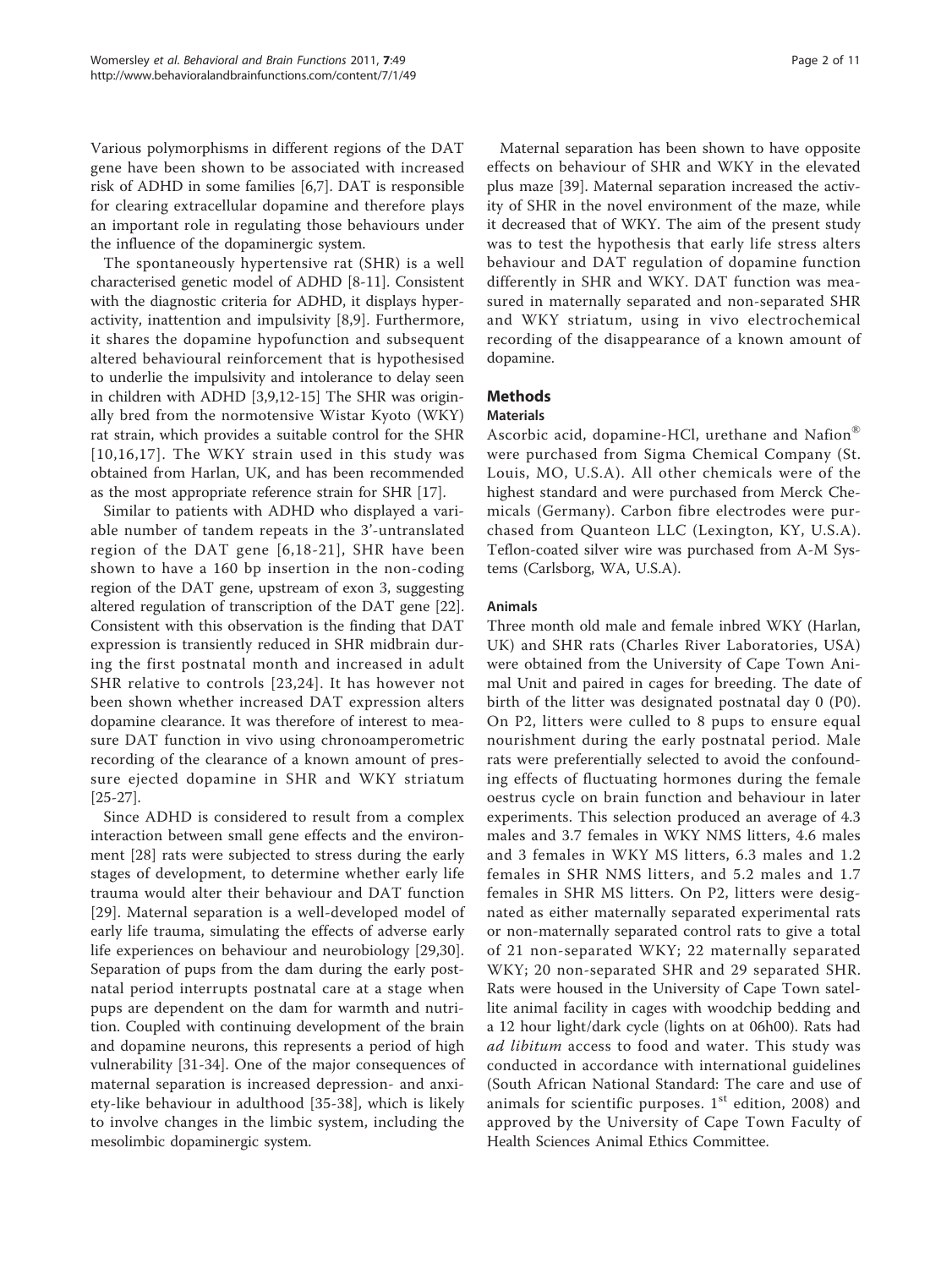#### Maternal separation

The maternal separation protocol involved removal of the dam from the pups for 3 hours per day between 09h00 and 13h00 from P2 to P14 [\[40\]](#page-11-0). Pups were transferred in the home cage to a different room to prohibit communication with the dam by means of ultrasound vocalisation [[40\]](#page-11-0). The temperature within the home cage was maintained at 31-33°C by infrared heating lamps so as to avoid the risk of possible hypothermia. After 3 hours the pups were returned to the animal facility and the dams returned to their home cages. Rats designated as controls were maintained in the home cage at all times until weaning. The cleaning routine was standard across both separated and non-separated rats with approximately half of the soiled wood-chip bedding removed every third day in the first week and every second day in the second and third weeks following birth. Thus handling of pups was consistent across both maternally separated and non-separated experimental groups. On P21 rats were weaned and male rats separated from their female littermates (the ratio of male to female pups in maternally separated and non-separated litters did not differ significantly within strains but SHR litters tended to have a higher ratio of male to female pups than WKY). The male rats were housed in groups of two to four rats per cage for the remainder of the project.

#### Behavioural testing

On P28, rats were taken to the behavioural facility and allowed to acclimatise to the behavioural testing room for a minimum of 1 hour prior to testing in the open field and elevated plus maze.

The open field test measures total distance covered in a 100 cm  $\times$  100 cm (floor)  $\times$  50 cm (walls) black box, as well as time spent and number of entries into the inner zone (70 cm  $\times$  70 cm) of the box. The tests were conducted in an isolated noise-free room. The lighting in the room was 50 lux. More time spent in the inner zone indicated increased exploration, and was defined as reduced anxiety [[41,42\]](#page-11-0). The distance covered provided an indication of the rat's locomotor activity [[41,42\]](#page-11-0). Each rat was tested in a single trial of 5 minutes. All behavioural tests were recorded with a Sony Handicam DCR-SX 83E for later analysis with Noldus Ethovision XT 7.0 (Noldus Information Technology, Wageningen, The Netherlands).

After the open field test, the rat was returned to the home cage and a minimum of 1 hour was allowed to pass before the rat was tested in the elevated the plus maze which has open and closed arms, elevated 50 cm above the ground. The animal was placed in the centre of the maze, facing an open arm and allowed to explore the maze for 5 minutes. Time spent in the open arms suggested decreased anxiety-like behaviour while time spent in the closed arms suggested increased anxietylike behaviour [\[43\]](#page-11-0). Gloves were used throughout the behavioural experiments. The maze was cleaned after every test with 70% alcohol to ensure that the rat's behaviour was not affected by the scent of another rat.

#### In vivo Electrochemical Measurement of Dopamine Clearance

High-speed in vivo chronoamperometric measurement of extracellular dopamine was carried out using the FAST-16 system (Quanteon LLC, Lexington, KY, U.S.A) with Nafion-coated carbon fibre microelectrodes (electrode tips, 30 μm outer diameter and 150 μm length) [[44](#page-11-0),[45](#page-11-0)]. This technique has the benefit of high spatial resolution and second-by-second temporal resolution, which make it superior to in vivo microdialysis coupled with high-performance liquid chromatography techniques [[46\]](#page-11-0). The Nafion® coating (5% solution in alcohol at 200°C) was used to enhance the sensitivity and selectivity of the electrodes for dopamine over other electroactive molecules [[45](#page-11-0),[47](#page-11-0)]. Prior to use in vivo, electrodes were calibrated in 0.05 M phosphate-buffered saline solution (10 mM NaH<sub>2</sub>PO<sub>4</sub>, 40 mM Na<sub>2</sub>HPO<sub>4</sub>, 100 mM NaCl) to which a known amount of ascorbic acid and incremental amounts of dopamine were added to determine selectivity of the electrodes for dopamine and to generate a calibration curve of current versus dopamine concentration.

A square wave potential (0 to  $+0.55$  V vs. a glass RE-5 Ag/AgCl reference electrode) was applied to the carbon fibre microelectrode for 100 ms to create a 5 Hz waveform repeated at 1 Hz intervals to cause the oxidation and subsequent reduction of dopamine at the microelectrode surface. Dopamine has a specific red/ox ratio (~0.7-0.9) which was used as a 'chemical fingerprint' to confirm specific dopamine recording [[47](#page-11-0)]. Changes in extracellular concentrations of dopamine in vivo were expressed as changes from a stable baseline response of the microelectrode. Only carbon fibre microelectrodes that gave a selectivity for dopamine over ascorbic acid greater than 250:1, a limit of detection less than 0.1  $\mu$ M dopamine, and a correlation coefficient greater than 0.997, were used (Table [1](#page-5-0)). A glass micropipette (1 mm od, 0.58 mm id) was pulled and bumped to produce a micropipette tip with an inner diameter of approximately 10 μm. The microelectrode and micropipette were aligned in parallel and joined by sticky wax (Kerr Corporation, Orange, CA, USA) such that their tips were 180 - 220 μm apart. A miniature Ag/AgCl reference electrode was prepared from Teflon-coated silver wire by removing  $\sim$ 3 mm of the Teflon sheath at one end, exposing the tip and anodizing it at +10 volts versus platinum wire in a solution of 1 M HCl saturated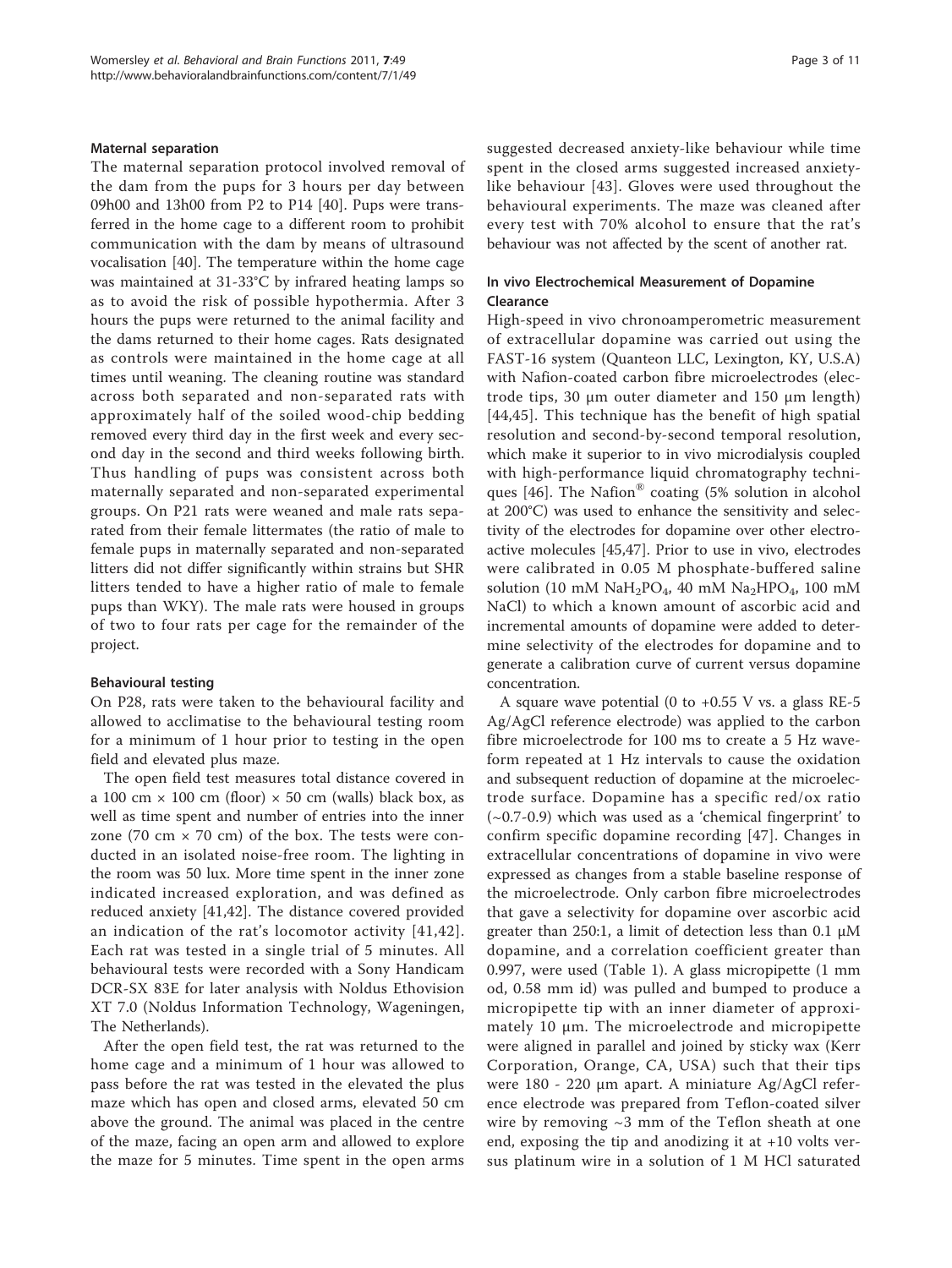<span id="page-5-0"></span>

|  |  |  |  |  |  | Table 1 Carbon fibre electrode calibration parameters |
|--|--|--|--|--|--|-------------------------------------------------------|
|--|--|--|--|--|--|-------------------------------------------------------|

|                                             | Median | Lower quartile | Upper quartile |
|---------------------------------------------|--------|----------------|----------------|
| Selectivity for dopamine over ascorbic acid | 6221   | 356:1          | 781:1          |
| Limit of detection $(\mu M)$                | 0.0190 | 0.0076         | 0.0300         |
| Correlation coefficient                     | 0.9995 | 0.9993         | 0.9997         |

Calibration parameters are displayed as median, 25% and 75% quartiles.

with NaCl for 10-15 minutes. The anodized Ag/AgCl reference electrodes were stored in 3 M NaCl prior to use in vivo [[48](#page-11-0)].

#### Measurement of Dopamine Uptake in SHR and WKY striatum

Between P49 and P54 rats were deeply anesthetized with 25% urethane at a dose of 1.25 g/kg to produce nonrecoverable terminal anaesthesia. Urethane was chosen because it affected the activity of neurotransmitter systems less than other anaesthetic agents [\[49](#page-11-0)]. Rats were placed in a stereotactic frame, on a heated cushion maintained at 37°C by circulating water. A midline incision was made, the scalp was reflected and a burr hole drilled to provide access to the right striatum. A burr hole was similarly drilled above the left posterior cortex for the placement of a miniature Ag/AgCl reference electrode. The microelectrode assembly was positioned at +1 mm anterior to Bregma, 2.5 mm lateral to the sagittal suture and lowered 3 mm into the rat brain under stereotactic guidance using the flat skull coordinates of Paxinos and Watson [[50](#page-11-0)]. High-speed chronoamperometric electrochemical measurements were continuously made with the carbon fibre microelectrode using a FAST16 mkI recording system (Quanteon, LLC, Lexington, Kentucky, USA). After a baseline period of 1 hour, a 200 μM dopamine solution (0.2 mM dopamine plus 100 μM ascorbic acid, in normal saline adjusted to pH 7.2-7.4) was ejected into the striatum using a Picospritzer II (Parker Instrumentation, Parker Hannifin Corporation). The volume of ejected dopamine was varied by finely adjusting the pressure and time controls on the picospritzer to achieve a peak amplitude between 0.75 and 1.5 μM dopamine. The microelectrode assembly was lowered by 0.5 mm increments from 3.5 to 5.0 mm ventral to the cortical surface and striatal clearance of a pressure ejected pulse of dopamine was recorded.

#### Data Analysis

The amplitude, defined as the difference between baseline and peak dopamine concentration, first-order rate constant  $(k_1)$ , and clearance time (T100) were measured (Figure [1](#page-6-0)). The first-order rate constant  $k_{-1}$  is calculated from the decay of dopamine concentration versus time. It is indicative of dopamine uptake efficiency and as such, is indirectly proportional to the clearance time

[[51](#page-11-0),[52](#page-11-0)]. T100 represents the time taken for the dopamine concentration to return from peak amplitude to the baseline value prior to the ejection of dopamine. Independent recordings of dopamine clearance were made at 0.5 mm intervals (between 3.5 and 5 mm ventral to the cortical surface) in the striatum. A total of 38 recordings were obtained from 10 non-separated WKY (WKY NMS), 24 recordings from 7 maternally separated WKY (WKY MS), 25 recordings from 7 non-separated SHR (SHR NMS) and 31 recordings from 8 maternally separated SHR (SHR MS).

After completion of the experiment, the rats were cervically dislocated and decapitated. The brain was removed from the skull and placement of the electrodes confirmed to be in the rat striatum and thus all data resulting from these recordings were included in the analysis.

#### **Statistics**

All data were analysed using Statistica 10. The Shapiro-Wilk's test was used to test for normality and all data were found to be non-normally distributed. Therefore non-parametric statistics in the form of the Kruskal-Wallis and Mann-Whitney U tests were used for between group comparisons. Significance was defined as  $p < 0.05$ . Due to the data being non-normally distributed, results are displayed as median and interquartile range. Graphs were prepared using Graph Pad Prism 5.

#### Results

#### Behaviour

#### Open field test

SHR covered a significantly greater distance than WKY in the open field (Kruskal-Wallis H  $(3, N = 92) = 50.1$ , p < 0.0001, Mann-Whitney U test, p < 0.0001, Figure [2a](#page-7-0)). This difference between strains was consistent over the 5 minute test period.

The total number of entries into the inner zone of the open field over the 5 minute test period was significantly greater for SHR compared to WKY rats (Kruskal-Wallis H  $(3, N = 92) = 64.5, p < 0.0001$ , Mann-Whitney U test, p < 0.0001, Figure [2b](#page-7-0)). SHR also spent more time in the inner zone of the open field than WKY rats  $(Kruskal-Wallis H (3, N = 92) = 59.7, p < 0.0001,$ Mann-Whitney U test, p < 0.001, Figure [2c](#page-7-0)).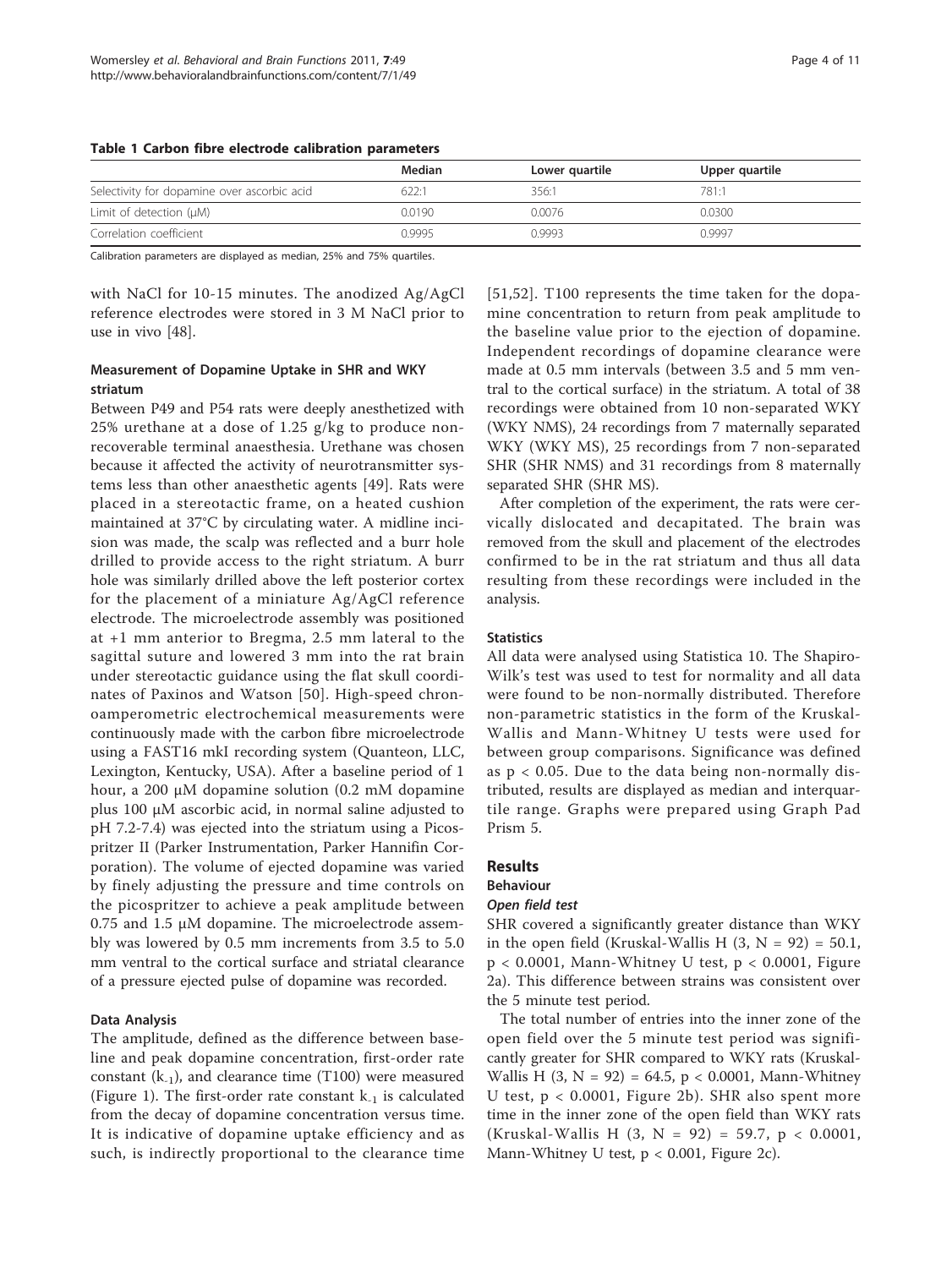<span id="page-6-0"></span>

#### Elevated plus maze

SHR spent less time in the closed arms of the elevated plus maze than WKY (Kruskal-Wallis H  $(3, N = 92)$  = 21.1, p < 0.001, Mann-Whitney U test, p < 0.0001, Figure [3a\)](#page-7-0). When the test was analysed in 1 minute time bins, maternally separated WKY rats were seen to spend more time in the closed arms in the first minute than non-maternally separated WKY (Kruskal-Wallis H (3, N  $= 92$ ) = 24.6, p < 0.0001, Mann-Whitney U test, p < 0.05, Figure [3a\)](#page-7-0).

SHR displayed a shorter latency to enter the open arms of the elevated plus maze than WKY (Kruskal-Wallis H (3, N = 92) = 27.6, p < 0.0001, Mann-Whitney U test, p < 0.0001, Figure [3b](#page-7-0)). Maternally separated WKY rats took significantly longer to enter the open arms of the elevated plus maze than non-maternally separated WKY rats (Mann-Whitney U test,  $p < 0.05$ , Figure [3b\)](#page-7-0).

#### Dopamine Uptake Studies using Chronoamperometry Striatum (3.5 mm to 5 mm DV)

The rate of dopamine clearance by DAT,  $k_{-1}$ , was similar in SHR and WKY striatum (Kruskal-Wallis H (1, N  $= 118$ ) = 1.3, p = 0.262) (Table [2](#page-8-0)). Maternal separation did not alter the rate of clearance of dopamine (Kruskal-Wallis H  $(3, N = 118) = 7.0$ ,  $p = 0.072$ ). However, when SHR striatal data were analysed separately, a significantly lower rate constant for dopamine clearance  $(k_{-})$  $_1$ ) was observed in maternally separated SHR compared to non-separated SHR (Mann-Whitney U test, p < 0.05, Figure [4a\)](#page-9-0). In support of this finding, the time required for the dopamine concentration to return to baseline (T100) was increased in maternally separated SHR compared to non-maternally separated SHR (Mann-Whitney U test, p < 0.05, Figure [4b\)](#page-9-0). Thus, maternal separation appeared to decrease the surface expression and/or function of DAT in SHR striatum.

#### **Discussion**

Consistent with the behavioural characteristics of ADHD and in agreement with previous studies, SHR displayed increased exploratory activity and decreased measures of anxiety in the open field and elevated plus maze compared to WKY rats [\[16,39\]](#page-11-0). In agreement with previous findings, SHR did not develop anxiety-like behaviour in response to the chronic mild stress of maternal separation [[39](#page-11-0)]. Anxiety could be masked by their impulsivity or increased activity in a novel environment, as previously suggested [[39\]](#page-11-0). In contrast, maternally separated WKY rats took longer to enter the open arms of the elevated plus maze and spent more time in the closed arms of the maze in the first minute of testing in comparison to non-separated WKY, similar to the effects of maternal separation on other rat strains [[39,53,54](#page-11-0)]

Maternal separation decreased the rate of clearance of exogenously applied dopamine in SHR striatum. The  $k_{-1}$ was decreased and it took longer to clear a known amount of dopamine in SHR striatum, suggesting that the mild chronic developmental stress of maternal separation had decreased DAT efficiency and/or reduced surface expression of DAT. Postnatal development of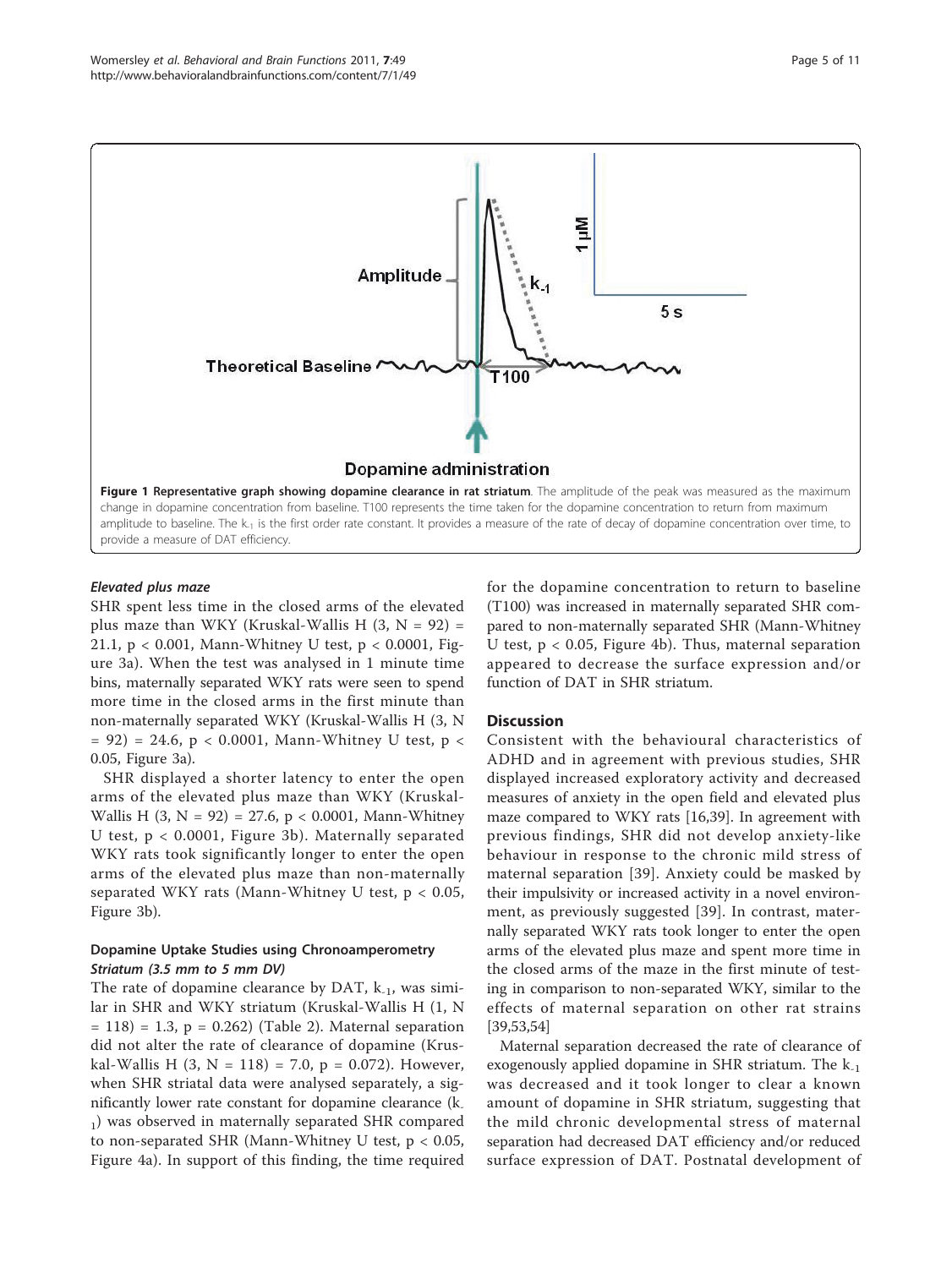<span id="page-7-0"></span>

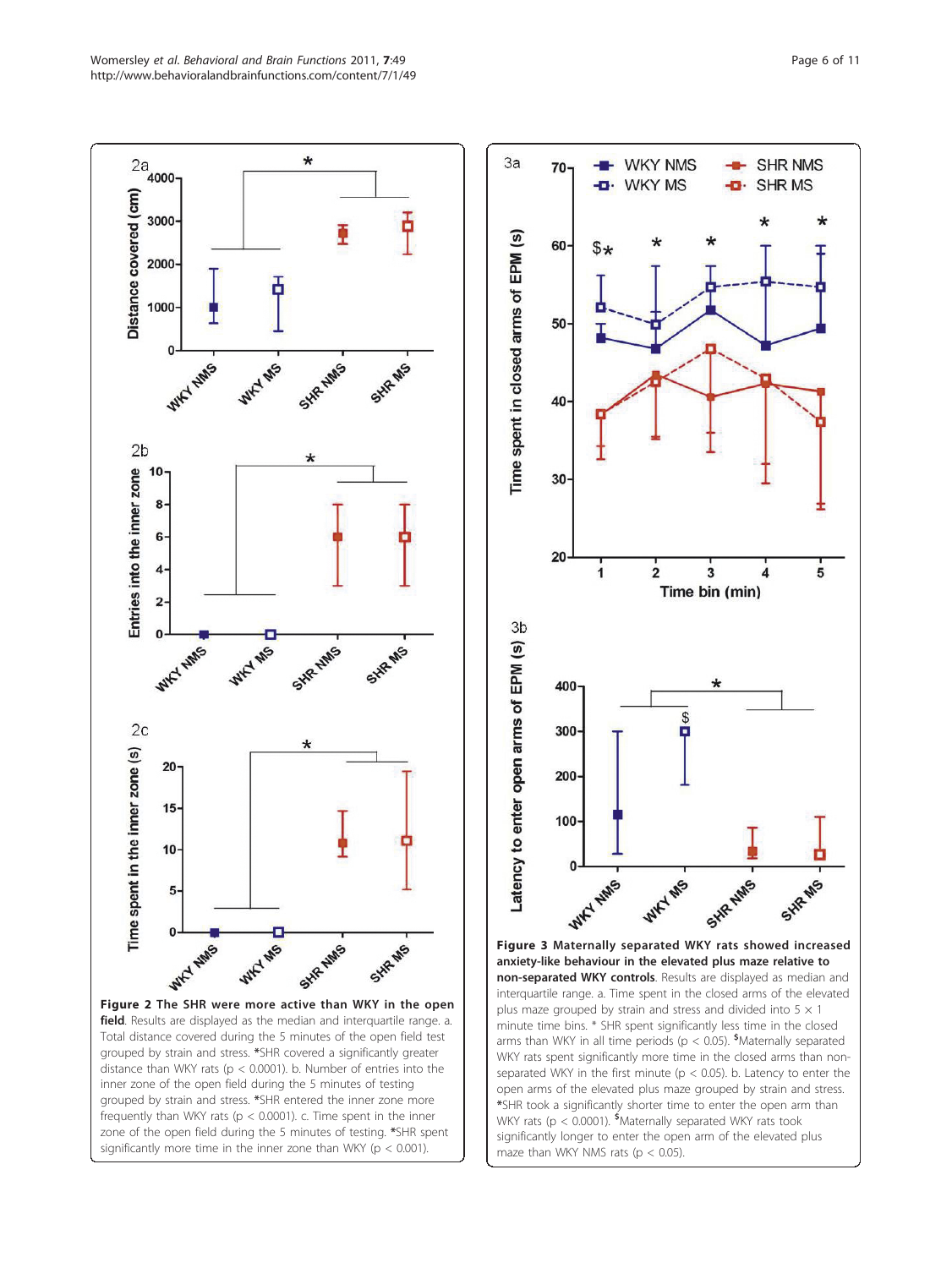<span id="page-8-0"></span>Table 2 Dopamine clearance parameters in rat striatum

|                          | Amplitude (µM)      | $k_{-1}$     |          |                   | T rise (s)   |          |                          | T50 (s) |                   |                   | T80 (s)      |          |                   | T100(s) |                   |                   |
|--------------------------|---------------------|--------------|----------|-------------------|--------------|----------|--------------------------|---------|-------------------|-------------------|--------------|----------|-------------------|---------|-------------------|-------------------|
|                          | Mean $\pm$ SEM      | Median Lower | quartile | Upper<br>quartile | Median Lower | quartile | <b>Upper</b><br>quartile | Median  | Lower<br>quartile | Upper<br>quartile | Median Lower | quartile | Upper<br>quartile | Median  | Lower<br>quartile | Upper<br>quartile |
| <b>WKY</b><br><b>NMS</b> | $1.1187 \pm 0.0320$ | 0.0025       | 0.0017   | 0.0041            | 3.00         | 2.00     | 4.00                     | 6.00    | 4.00              | 9.00              | 9.00         | 7.00     | 16.00             | 43.00   | 27.00             | 69.00             |
| <b>WKY</b><br>MS.        | $1.1777 \pm 0.0342$ | 0.0018       | 0.0008   | 0.0109            | 3.00         | 2.00     | 7.00                     | 4.50    | 3.00              | 10.67             | 8.50         | 4.00     | 23.17             | 26.00   | 8.17              | 93.50             |
| <b>SHR</b><br><b>NMS</b> | $1.1653 \pm 0.0469$ | 0.0036       | 0.0016   | 0.0078            | 2.00         | 2.00     | 4.67                     | 6.00    | 3.33              | 7.33              | 11.00        | 7.00     | 16.00             | 33.00   | 16.00             | 39.33             |
| <b>SHR</b><br><b>MS</b>  | $1407 \pm 0.0354$   | 0.0015       | 0.0007   | 0.0039            | 3.00         | 2.00     | 6.00                     | 7.00    | 4.00              | 15.00             | 16.00        | 6.00     | 40.00             | 48.00   | 21.00             | 110.66            |

\* Amplitudes of dopamine peaks were normally distributed, while k<sub>-1</sub>, T rise, T50, T80 and T100 data were non-normally distributed (Shapiro-Wilks test). k<sub>-1</sub> is the first-order rate constant of dopamine decay versus time. T rise represents the time taken for the dopamine concentration to reach the peak value. T50 represents the time taken for the dopamine concentration to return from peak amplitude to 50% of peak value. T80 represents the time taken for the dopamine concentration to return from peak amplitude to 20% of peak value. T100 represents the time taken for the dopamine concentration to return from peak amplitude to the baseline value prior to the ejection of dopamine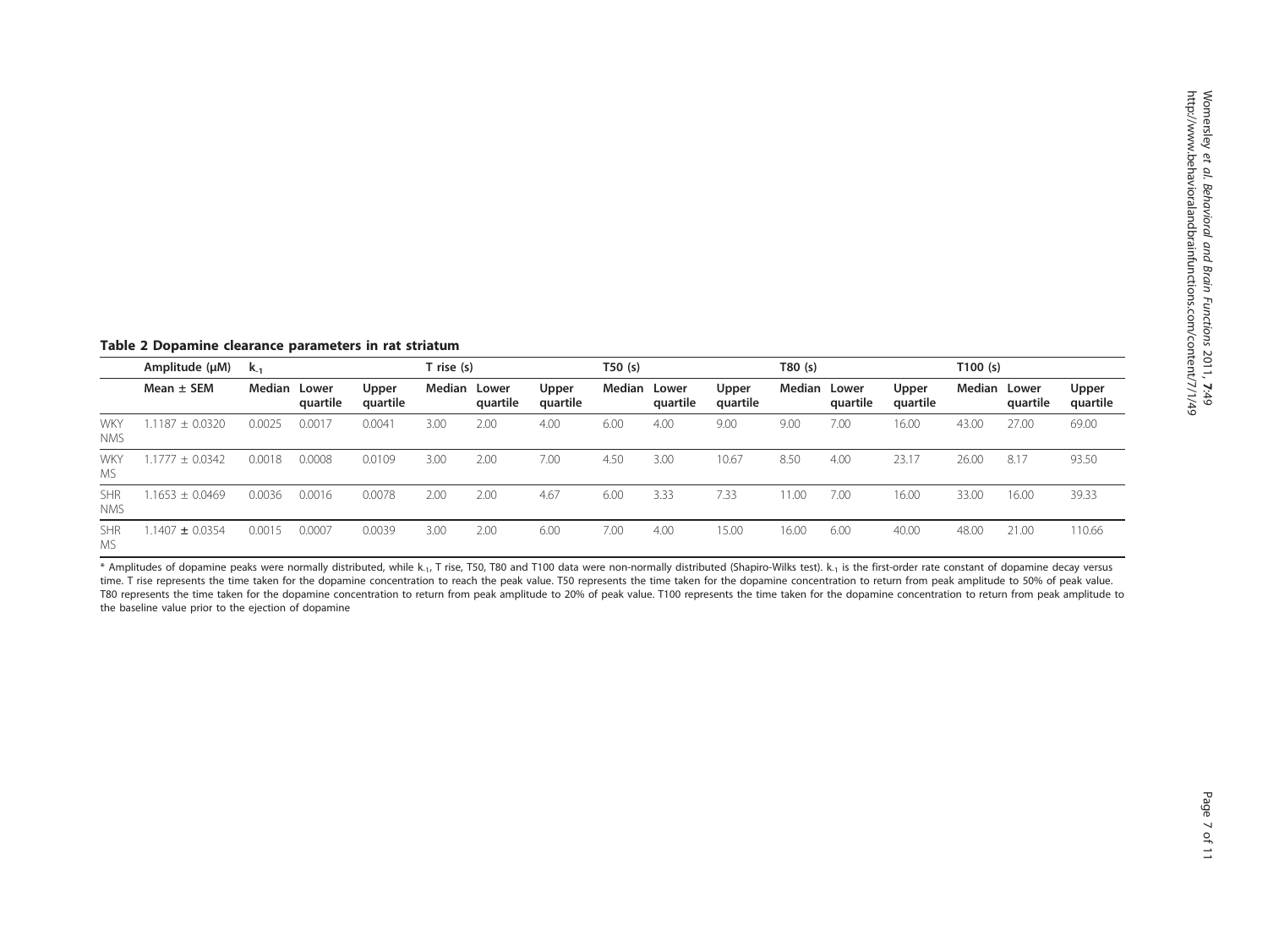<span id="page-9-0"></span>

range. a. The rate constant (k-1) for dopamine clearance (DAT function) in SHR and WKY striatum (at depths of 3.5 to 5 mm DV) was decreased by maternal separation in SHR. \*MS significantly lower than NMS (p < 0.05). b. Total clearance time (T100) for exogenous dopamine ejected into the striatum (3.5 to 5 mm DV) in maternally separated and non-separated SHR and WKY. \*Maternal separation increased T100 in SHR compared to non-separated SHR ( $p < 0.05$ ).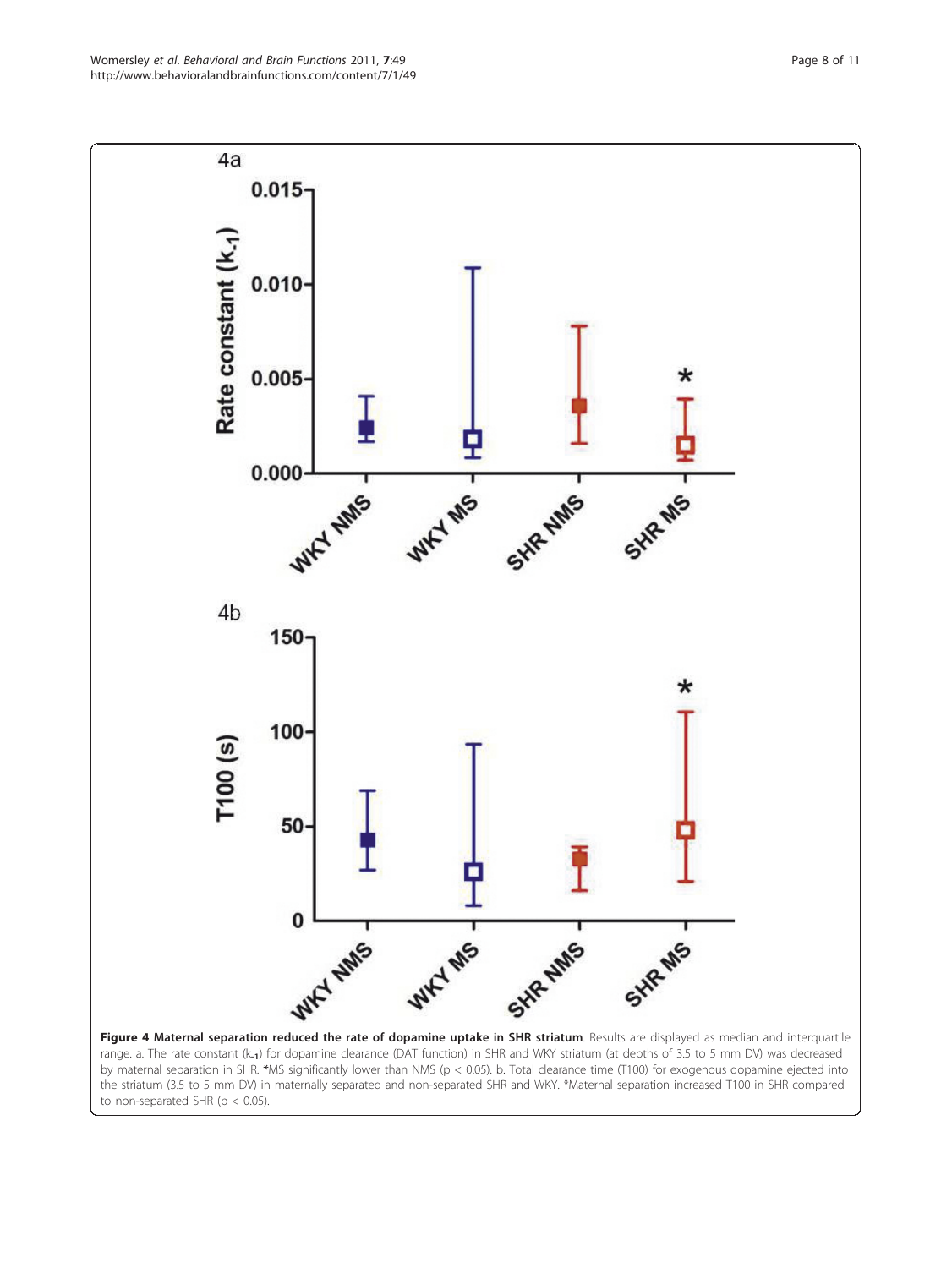<span id="page-10-0"></span>dopamine terminals in the striatum, and hence DAT surface expression, occurs rapidly between P7 and P35 with smaller subsequent increases in DAT to reach adult levels at P60 [\[55](#page-11-0)]. The timing of maternal separation overlaps the period of rapid development of the dopaminergic system and may therefore alter DAT expression. SHR have been suggested to have impaired dopamine function, yet there was no difference between non-separated SHR and WKY in the rate of clearance of exogenously applied dopamine, suggesting that DAT function is unimpaired in non-separated SHR striatum at P50. This may be due to increased expression of DAT in SHR striatum which is impeded by the early life trauma of maternal separation. Strain differences in the rate of development of the dopaminergic system have been found with tyrosine hydroxylase mRNA reduced in the midbrain of the SHR in the first postnatal week of development in comparison to WKY control rats [[23](#page-11-0)] and increased in adulthood [[24\]](#page-11-0).

These findings suggest that SHR have impaired DAT function, which is not apparent under normal conditions but becomes apparent when the individual is subjected to early developmental stress in the form of maternal separation. Environmental factors can therefore influence development of the dopaminergic system giving rise to impaired DAT function and possibly lead to ADHD-like symptoms. In fact, patients with ADHD have been shown to have decreased striatal DAT availability compared to controls [[56\]](#page-12-0). Furthermore, disruption of the dopamine reward pathway has been associated with motivation deficits in adults with ADHD and suggested to contribute to their difficulty in sustaining attention [[57](#page-12-0)].

#### Conclusions

SHR displayed increased behavioural activation relative to WKY, consistent with SHR being a widely accepted model of ADHD. WKY displayed increased anxiety-like behaviour, consistent with the anxiogenic effects of maternal separation previously observed in WKY and other rat strains. Of note is that SHR did not display effects of maternal separation in behavioural tests of anxiety suggesting that SHR were resilient to the anxiogenic effects of chronic mild developmental stress. In contrast, maternal separation decreased the rate of clearance of dopamine in SHR striatum. SHR appear to have impaired DAT function, which is not apparent under normal conditions but becomes apparent when the individual is subjected to early developmental stress in the form of maternal separation.

#### Acknowledgements

The authors wish to acknowledge the support of the University of Cape Town, the Medical Research Council of South Africa (MRC), the National

Research Foundation (NRF) and the National Institutes of Health (NIH) Fogarty International Center grant R01TW008040 to Michael J. Zigmond, principal investigator. The authors would also like to thank Mr Charles Harris for design and construction of essential equipment and Ms Nuraan Ismail and Mr Buyisile Dingalibala for assistance with animal care. Any opinion, findings and conclusions, or recommendations expressed in this material are those of the authors and therefore the NRF does not accept any liability in regard thereto.

#### Author details

<sup>1</sup>Department of Human Biology, University of Cape Town, Observatory 7925 South Africa. <sup>2</sup>Department of Anatomy and Neurobiology, Center for Microelectrode Technology, Morris K. Udall Parkinson's Disease Research Center of Excellence, University of Kentucky Chandler Medical Center, Lexington, KY 40536-0098 USA.

#### Authors' contributions

JSW contributed to the design of the study, carried out experimental procedures, analysed data and drafted the manuscript. JHH assisted with the experimental procedures and execution of the study. GAG, LAK and VAR contributed to the development, design and execution of the study, and analysis of the data. All authors have contributed to the drafting of the manuscript and have read and approved the final manuscript.

#### Competing interests

The authors have no competing interests except for the fact that GAG owns Quanteon, LLC, makers of the FAST recording system that was used to carry out measures of dopamine uptake.

#### Received: 17 June 2011 Accepted: 1 December 2011 Published: 1 December 2011

#### References

- Biederman J, Faraone SV: [Attention-deficit hyperactivity disorder.](http://www.ncbi.nlm.nih.gov/pubmed/16023516?dopt=Abstract) Lancet 2005, 366:237-248.
- 2. Faraone SV, Sergeant J, Gillberg C, Biederman J: [The worldwide prevalence](http://www.ncbi.nlm.nih.gov/pubmed/16946912?dopt=Abstract) [of ADHD: is it an American condition?](http://www.ncbi.nlm.nih.gov/pubmed/16946912?dopt=Abstract) World Psychiatry 2003, 2:104-113.
- 3. Russell VA: [Hypodopaminergic and hypernoradrenergic activity in](http://www.ncbi.nlm.nih.gov/pubmed/11864734?dopt=Abstract) [prefrontal cortex slices of an animal model for attention-deficit](http://www.ncbi.nlm.nih.gov/pubmed/11864734?dopt=Abstract) hyperactivity disorder - [the spontaneously hypertensive rat.](http://www.ncbi.nlm.nih.gov/pubmed/11864734?dopt=Abstract) Behav Brain Res 2002, 130:191-196.
- 4. Sagvolden T, Johansen EB, Aase H, Russell VA: [A dynamic developmental](http://www.ncbi.nlm.nih.gov/pubmed/16209748?dopt=Abstract) [theory of Attention-Deficit/Hyperactivity Disorder \(ADHD\) predominantly](http://www.ncbi.nlm.nih.gov/pubmed/16209748?dopt=Abstract) [hyperactive/impulsive and combined subtypes.](http://www.ncbi.nlm.nih.gov/pubmed/16209748?dopt=Abstract) Behav Brain Sci 2005, 28:397-419.
- 5. Thapar A, O'Donovan M, Owen MJ: [The genetics of attention deficit](http://www.ncbi.nlm.nih.gov/pubmed/16244326?dopt=Abstract) [hyperactivity disorder.](http://www.ncbi.nlm.nih.gov/pubmed/16244326?dopt=Abstract) Hum Mol Genet 2005, 14(Spec No 2):R275-R282.
- 6. Cook EHJ, Stein MA, Krasowski MD, Cox NJ, Olkon DM, Kieffer JE, Leventhal BL: [Association of attention-deficit disorder and the dopamine](http://www.ncbi.nlm.nih.gov/pubmed/7717410?dopt=Abstract) [transporter gene.](http://www.ncbi.nlm.nih.gov/pubmed/7717410?dopt=Abstract) Am J Hum Genet 1995, 56:993-998.
- 7. Bellgrove MA, Hawi Z, Kirley A, Fitzgerald M, Gill M, Robertson IH: [Association between dopamine transporter \(DAT1\) genotype, left-sided](http://www.ncbi.nlm.nih.gov/pubmed/16123773?dopt=Abstract) [inattention, and an enhanced response to methylphenidate in](http://www.ncbi.nlm.nih.gov/pubmed/16123773?dopt=Abstract) [attention-deficit hyperactivity disorder.](http://www.ncbi.nlm.nih.gov/pubmed/16123773?dopt=Abstract) Neuropsychopharmacology 2005, 30:2290-2297.
- 8. Sagvolden T: [Behavioral validation of the spontaneously hypertensive rat](http://www.ncbi.nlm.nih.gov/pubmed/10654658?dopt=Abstract) [\(SHR\) as an animal model of attention-deficit/hyperactivity disorder \(AD/](http://www.ncbi.nlm.nih.gov/pubmed/10654658?dopt=Abstract) [HD\).](http://www.ncbi.nlm.nih.gov/pubmed/10654658?dopt=Abstract) Neurosci Biobehav Rev 2000, 24:31-39.
- 9. Sagvolden T, Russell VA, Aase H, Johansen EB, Farshbaf M: [Rodent models](http://www.ncbi.nlm.nih.gov/pubmed/15949994?dopt=Abstract) [of attention-deficit/hyperactivity disorder.](http://www.ncbi.nlm.nih.gov/pubmed/15949994?dopt=Abstract) Biol Psychiatry 2005, 57:1239-1247.
- 10. Russell VA, Sagvolden T, Johansen EB: [Animal models of attention-deficit](http://www.ncbi.nlm.nih.gov/pubmed/16022733?dopt=Abstract) [hyperactivity disorder.](http://www.ncbi.nlm.nih.gov/pubmed/16022733?dopt=Abstract) Behav Brain Funct 2005, 1:9.
- 11. Russell VA: Overview of animal models of attention deficit hyperactivity disorder (ADHD). Curr Protoc Neurosci 2011, Chapter 9, Unit9.
- 12. Johansen EB, Sagvolden T, Kvande G: [Effects of delayed reinforcers on the](http://www.ncbi.nlm.nih.gov/pubmed/15922066?dopt=Abstract) [behaviour of an animal model of attention-deficit/hyperactivity disorder](http://www.ncbi.nlm.nih.gov/pubmed/15922066?dopt=Abstract) [\(ADHD\).](http://www.ncbi.nlm.nih.gov/pubmed/15922066?dopt=Abstract) Behav Brain Res 2005, 162:47-61.
- 13. Johansen EB, Killeen PR, Russell VA, Tripp G, Wickens JR, Tannock R, Williams J, Sagvolden T: [Origins of altered reinforcement effects in ADHD.](http://www.ncbi.nlm.nih.gov/pubmed/19226460?dopt=Abstract) Behav Brain Funct 2009, 5:7.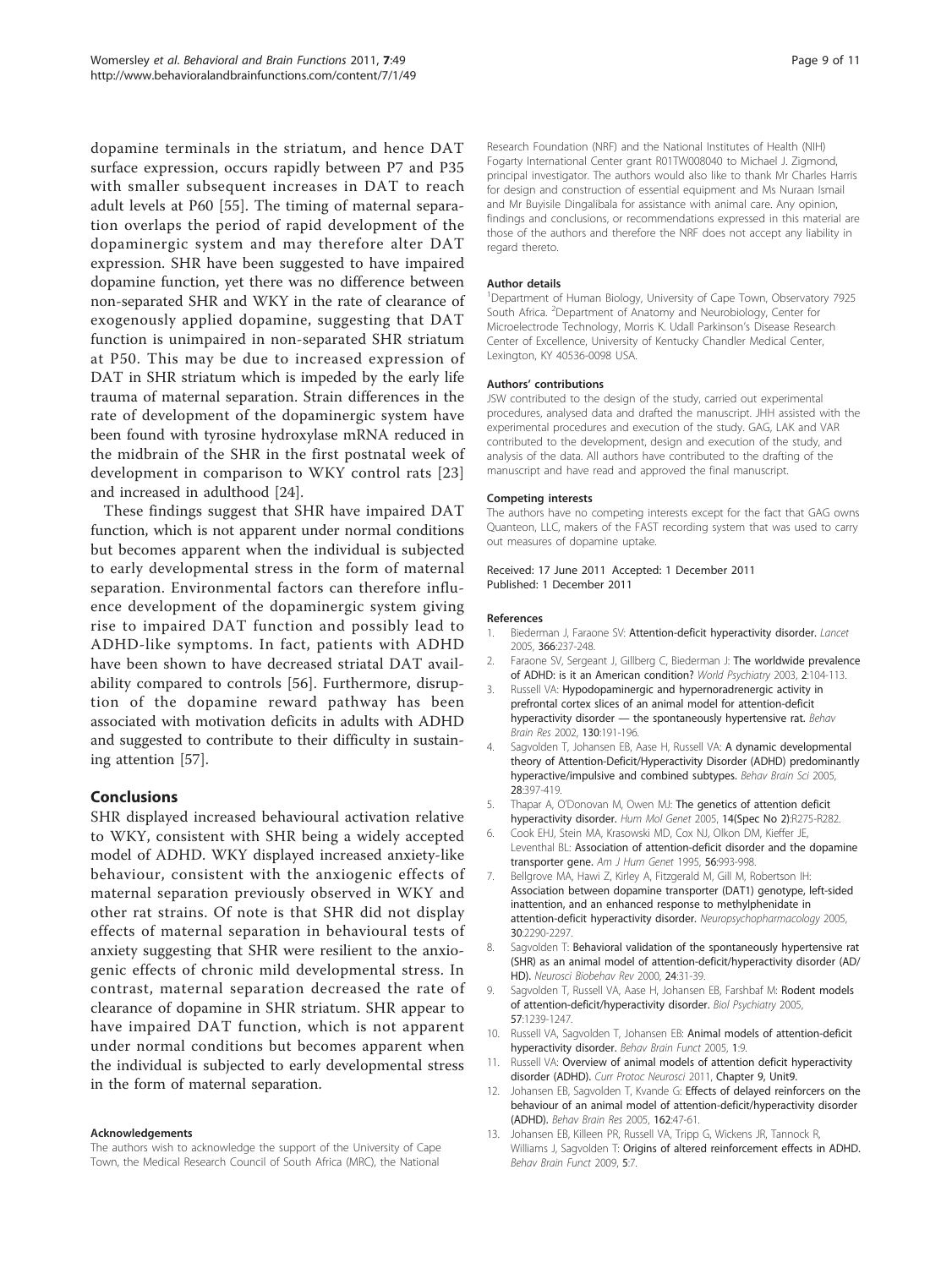- <span id="page-11-0"></span>14. Sonuga-Barke EJ: On the reorganization of incentive structure to promote [delay tolerance: a therapeutic possibility for AD/HD?](http://www.ncbi.nlm.nih.gov/pubmed/15303303?dopt=Abstract) Neural Plast 2004, 11:23-8.
- 15. Stark R, Bauer E, Merz CJ, Zimmermann M, Reuter M, Plichta MM, Kirsch P, Lesch KP, Fallgatter AP, Vaitl D, Herrmann MJ: [ADHD related behaviours](http://www.ncbi.nlm.nih.gov/pubmed/21163276?dopt=Abstract) [are associated with brain activation in the reward system.](http://www.ncbi.nlm.nih.gov/pubmed/21163276?dopt=Abstract) Neuropsychologia 2011, 49:426-34.
- 16. Howells FM, Bindewald L, Russell VA: [Cross-fostering does not alter the](http://www.ncbi.nlm.nih.gov/pubmed/19549323?dopt=Abstract) [neurochemistry or behavior of spontaneously hypertensive rats.](http://www.ncbi.nlm.nih.gov/pubmed/19549323?dopt=Abstract) Behav Brain Funct 2009, 5:24.
- 17. Sagvolden T, Johansen EB, Woien G, Walaas SI, Storm-Mathisen J, Bergersen LH, Hvalby Ø, Jensen V, Aase H, Russell VA, Killeen PR, DasBanerjee T, Middleton FA, Faraone SV: [The spontaneously hypertensive](http://www.ncbi.nlm.nih.gov/pubmed/19698722?dopt=Abstract) rat model of ADHD–[the importance of selecting the appropriate](http://www.ncbi.nlm.nih.gov/pubmed/19698722?dopt=Abstract) [reference strain.](http://www.ncbi.nlm.nih.gov/pubmed/19698722?dopt=Abstract) Neuropharmacology 2009, 57:619-626.
- 18. Bobb AJ, Castellanos FX, Addington AM, Rapoport JL: Molecular genetic studies of ADHD: 1991 to 2004. Am J Med Genet B Neuropsychiatr Genet 2005, 132:109-125.
- 19. Dougherty DD, Bonab AA, Spencer TJ, Rauch SL, Madras BK, Fischman AJ: [Dopamine transporter density in patients with attention deficit](http://www.ncbi.nlm.nih.gov/pubmed/10609822?dopt=Abstract) [hyperactivity disorder.](http://www.ncbi.nlm.nih.gov/pubmed/10609822?dopt=Abstract) Lancet 1999, 354:2132-2133.
- 20. Kirley A, Lowe N, Hawi Z, Mullins C, Daly G, Waldman I, McCarron M, O'Donnell D, Fitzgerald M, Gill M: Association of the 480 bp DAT1 allele with methylphenidate response in a sample of Irish children with ADHD. Am J Med Genet B Neuropsychiatr Genet 2003, 121:50-54.
- 21. Krause KH, Dresel SH, Krause J, Kung HF, Tatsch K: [Increased striatal](http://www.ncbi.nlm.nih.gov/pubmed/10793238?dopt=Abstract) [dopamine transporter in adult patients with attention deficit](http://www.ncbi.nlm.nih.gov/pubmed/10793238?dopt=Abstract) [hyperactivity disorder: effects of methylphenidate as measured by](http://www.ncbi.nlm.nih.gov/pubmed/10793238?dopt=Abstract) [single photon emission computed tomography.](http://www.ncbi.nlm.nih.gov/pubmed/10793238?dopt=Abstract) Neurosci Lett 2000, 285:107-110.
- 22. Mill J, Sagvolden T, Asherson P: [Sequence analysis of Drd2, Drd4, and](http://www.ncbi.nlm.nih.gov/pubmed/16356184?dopt=Abstract) [Dat1 in SHR and WKY rat strains.](http://www.ncbi.nlm.nih.gov/pubmed/16356184?dopt=Abstract) Behav Brain Funct 2005, 1:24.
- 23. Leo D, Sorrentino E, Volpicelli F, Eyman M, Greco D, Viggiano D, di Porzio U, Perrone-Capano C: [Altered midbrain dopaminergic neurotransmission](http://www.ncbi.nlm.nih.gov/pubmed/14624810?dopt=Abstract) [during development in an animal model of ADHD.](http://www.ncbi.nlm.nih.gov/pubmed/14624810?dopt=Abstract) Neurosci Biobehav Rev 2003, 27:661-669.
- 24. Watanabe Y, Fujita M, Ito Y, Okada T, Kusuoka H, Nishimura T: [Brain](http://www.ncbi.nlm.nih.gov/pubmed/9074541?dopt=Abstract) [dopamine transporter in spontaneously hypertensive rats.](http://www.ncbi.nlm.nih.gov/pubmed/9074541?dopt=Abstract) J Nucl Med 1997, 38:470-474.
- 25. Cass WA, Gerhardt GA, Gillespie K, Curella P, Mayfield RD, Zahniser NR: [Reduced clearance of exogenous dopamine in rat nucleus accumbens,](http://www.ncbi.nlm.nih.gov/pubmed/8515274?dopt=Abstract) [but not in dorsal striatum, following cocaine challenge in rats withdrawn](http://www.ncbi.nlm.nih.gov/pubmed/8515274?dopt=Abstract) [from repeated cocaine administration.](http://www.ncbi.nlm.nih.gov/pubmed/8515274?dopt=Abstract) J Neurochem 1993, 61:273-283.
- 26. Hebert MA, Gerhardt GA: [Behavioral and neurochemical effects of](http://www.ncbi.nlm.nih.gov/pubmed/9262339?dopt=Abstract) [intranigral administration of glial cell line-derived neurotrophic factor on](http://www.ncbi.nlm.nih.gov/pubmed/9262339?dopt=Abstract) [aged Fischer 344 rats.](http://www.ncbi.nlm.nih.gov/pubmed/9262339?dopt=Abstract) J Pharmacol Exp Ther 1997, 282:760-768.
- 27. David DJ, Zahniser NR, Hoffer BJ, Gerhardt GA: [In vivo electrochemical](http://www.ncbi.nlm.nih.gov/pubmed/9784287?dopt=Abstract) studies [of dopamine clearance in subregions of rat nucleus accumbens:](http://www.ncbi.nlm.nih.gov/pubmed/9784287?dopt=Abstract) [differential properties of the core and shell.](http://www.ncbi.nlm.nih.gov/pubmed/9784287?dopt=Abstract) Exp Neurol 1998, 153:277-286.
- 28. Faraone SV: Genetics of adult attention-deficit/hyperactivity disorder. Psych Clin North Am 2004, 27:303-321,.
- 29. Lupien SJ, McEwen BS, Gunnar MR, Heim C: [Effects of stress throughout](http://www.ncbi.nlm.nih.gov/pubmed/19401723?dopt=Abstract) [the lifespan on the brain, behaviour and cognition.](http://www.ncbi.nlm.nih.gov/pubmed/19401723?dopt=Abstract) Nat Rev Neurosci 2009, 10:434-445.
- 30. Lehmann J, Feldon J: [Long-term biobehavioral effects of maternal](http://www.ncbi.nlm.nih.gov/pubmed/11065281?dopt=Abstract) [separation in the rat: consistent or confusing?](http://www.ncbi.nlm.nih.gov/pubmed/11065281?dopt=Abstract) Rev Neurosci 2000, 11:383-408.
- 31. Renard GM, Rivarola MA, Suarez MM: [Sexual dimorphism in rats: effects of](http://www.ncbi.nlm.nih.gov/pubmed/17764866?dopt=Abstract) [early maternal separation and variable chronic stress on pituitary](http://www.ncbi.nlm.nih.gov/pubmed/17764866?dopt=Abstract)[adrenal axis and behavior.](http://www.ncbi.nlm.nih.gov/pubmed/17764866?dopt=Abstract) Int J Dev Neurosci 2007, 25:373-379.
- 32. Ladd CO, Huot RL, Thrivikraman KV, Nemeroff CB, Plotsky PM: [Long-term](http://www.ncbi.nlm.nih.gov/pubmed/14960289?dopt=Abstract) [adaptations in glucocorticoid receptor and mineralocorticoid receptor](http://www.ncbi.nlm.nih.gov/pubmed/14960289?dopt=Abstract) [mRNA and negative feedback on the hypothalamo-pituitary-adrenal axis](http://www.ncbi.nlm.nih.gov/pubmed/14960289?dopt=Abstract) [following neonatal maternal separation.](http://www.ncbi.nlm.nih.gov/pubmed/14960289?dopt=Abstract) Biol Psychiatry 2004, 55:367-375.
- 33. van Heerden JH, Conesa A, Stein DJ, Montaner D, Russell V, Illing N: [Parallel](http://www.ncbi.nlm.nih.gov/pubmed/19781058?dopt=Abstract) [changes in gene expression in peripheral blood mononuclear cells and the](http://www.ncbi.nlm.nih.gov/pubmed/19781058?dopt=Abstract) [brain after maternal separation in the mouse.](http://www.ncbi.nlm.nih.gov/pubmed/19781058?dopt=Abstract) BMC Res Notes 2009, 2:195.
- 34. Aisa B, Tordera R, Lasheras B, Del RJ, Ramirez MJ: [Effects of maternal](http://www.ncbi.nlm.nih.gov/pubmed/18554808?dopt=Abstract) [separation on hypothalamic-pituitary-adrenal responses, cognition and](http://www.ncbi.nlm.nih.gov/pubmed/18554808?dopt=Abstract) [vulnerability to stress in adult female rats.](http://www.ncbi.nlm.nih.gov/pubmed/18554808?dopt=Abstract) Neuroscience 2008, 154:1218-1226.

Page 10 of 11

- 35. Malkesman O, Braw Y, Maayan R, Weizman A, Overstreet DH, Shabat-Simon M, Kesner Y, Touati-Werner D, Yadid G, Weller A: [Two different](http://www.ncbi.nlm.nih.gov/pubmed/16095569?dopt=Abstract) [putative genetic animal models of childhood depression.](http://www.ncbi.nlm.nih.gov/pubmed/16095569?dopt=Abstract) Biol Psychiatry 2006, 59:17-23.
- 36. Marmendal M, Eriksson CJ, Fahlke C: [Early deprivation increases](http://www.ncbi.nlm.nih.gov/pubmed/17109940?dopt=Abstract) [exploration and locomotion in adult male Wistar offspring.](http://www.ncbi.nlm.nih.gov/pubmed/17109940?dopt=Abstract) Pharmacol Biochem Behav 2006, 85:535-544.
- 37. Romano E, Tremblay RE, Farhat A, Cote S: [Development and prediction of](http://www.ncbi.nlm.nih.gov/pubmed/16740853?dopt=Abstract) [hyperactive symptoms from 2 to 7 years in a population-based sample.](http://www.ncbi.nlm.nih.gov/pubmed/16740853?dopt=Abstract) Pediatrics 2006, 117:2101-2110.
- 38. Troakes C, Ingram CD: [Anxiety behaviour of the male rat on the elevated](http://www.ncbi.nlm.nih.gov/pubmed/19051121?dopt=Abstract) [plus maze: associated regional increase in c-fos mRNA expression and](http://www.ncbi.nlm.nih.gov/pubmed/19051121?dopt=Abstract) [modulation by early maternal separation.](http://www.ncbi.nlm.nih.gov/pubmed/19051121?dopt=Abstract) Stress 2009, 12:362-369.
- 39. Sterley TL, Howells FM, Russell VA: [Effects of early life trauma are](http://www.ncbi.nlm.nih.gov/pubmed/21548935?dopt=Abstract) [dependent on genetic predisposition: a rat study.](http://www.ncbi.nlm.nih.gov/pubmed/21548935?dopt=Abstract) Behav Brain Funct 2011, 7:11.
- 40. Daniels WM, Pietersen CY, Carstens ME, Stein DJ: [Maternal separation in](http://www.ncbi.nlm.nih.gov/pubmed/15214501?dopt=Abstract) [rats leads to anxiety-like behaviour and a blunted ACTH response and](http://www.ncbi.nlm.nih.gov/pubmed/15214501?dopt=Abstract) [altered neurotransmitter levels in response to a subsequent stressor.](http://www.ncbi.nlm.nih.gov/pubmed/15214501?dopt=Abstract) Metab Brain Dis 2004, 19:3-14.
- 41. Nosek K, Dennis K, Andrus BM, Ahmadiyeh N, Baum AE, Solberg Woods LC, Redei EE: [Context and strain-dependent behavioral response to stress.](http://www.ncbi.nlm.nih.gov/pubmed/18518967?dopt=Abstract) Behav Brain Funct 2008, 4:23.
- 42. Roman E, Gustafsson L, Berg M, Nylander I: [Behavioral profiles and stress](http://www.ncbi.nlm.nih.gov/pubmed/16876800?dopt=Abstract)[induced corticosteroid secretion in male Wistar rats subjected to short](http://www.ncbi.nlm.nih.gov/pubmed/16876800?dopt=Abstract) [and prolonged periods of maternal separation.](http://www.ncbi.nlm.nih.gov/pubmed/16876800?dopt=Abstract) Horm Behav 2006, 50:736-747.
- 43. Mabandla MV, Dobson B, Johnson S, Kellaway LA, Daniels WMU, Russell VA: [Development of a mild prenatal stress rat model to study long term](http://www.ncbi.nlm.nih.gov/pubmed/17671833?dopt=Abstract) [effects on neural function and survival.](http://www.ncbi.nlm.nih.gov/pubmed/17671833?dopt=Abstract) Metab Brain Dis 2008, 23:31-42.
- 44. Cass WA, Gerhardt GA: [Direct in vivo evidence that D2 dopamine](http://www.ncbi.nlm.nih.gov/pubmed/7830960?dopt=Abstract) [receptors can modulate dopamine uptake.](http://www.ncbi.nlm.nih.gov/pubmed/7830960?dopt=Abstract) Neurosci Lett 1994, 176:259-263.
- 45. Littrell OM, Pomerleau F, Huettl P, Surgener S, McGinty JF, Middaugh LD, Granholm A, Gerhardt GA, Boger HA: Enhanced dopamine transporter activity in middle-aged Gdnf heterozygous mice. Neurobiol Aging 2010.
- 46. Burmeister JJ, Pomerlau F, Palmer M, Day BK, Huettl P, Gerhardt GA: [Improved ceramic-based multisite microelectrodes for rapid](http://www.ncbi.nlm.nih.gov/pubmed/12323420?dopt=Abstract) [measurements of L-glutamate in the CNS.](http://www.ncbi.nlm.nih.gov/pubmed/12323420?dopt=Abstract) J Neurosci Methods 2002, 119:163-171.
- 47. Gerhardt GA, Hoffman AF: [Effects of recording media composition on the](http://www.ncbi.nlm.nih.gov/pubmed/11489295?dopt=Abstract) [responses of Nafion-coated carbon fiber microelectrodes measured](http://www.ncbi.nlm.nih.gov/pubmed/11489295?dopt=Abstract) [using high-speed chronoamperometry.](http://www.ncbi.nlm.nih.gov/pubmed/11489295?dopt=Abstract) J Neurosci Methods 2001, 109:13-21.
- 48. Gerhardt GA, Burmeister JJ: Voltammetry in vivo for chemical analysis of the nervous system. Encyclopedia of Analytical Chemistry 2006.
- 49. Sabeti J, Gerhardt GA, Zahniser NR: [Chloral hydrate and ethanol, but not](http://www.ncbi.nlm.nih.gov/pubmed/12749985?dopt=Abstract) [urethane, alter the clearance of exogenous dopamine recorded by](http://www.ncbi.nlm.nih.gov/pubmed/12749985?dopt=Abstract) [chronoamperometry in striatum of unrestrained rats.](http://www.ncbi.nlm.nih.gov/pubmed/12749985?dopt=Abstract) Neurosci Lett 2003, 343:9-12.
- 50. Paxinos G, Watson C: The rat brain in stereotaxic coordinates. New York: Academic Press;, 2 1986.
- 51. Daws LC, Montanez S, Owens WA, Gould GG, Frazer A, Toney GM, Gerhardt GA: [Transport mechanisms governing serotonin clearance in](http://www.ncbi.nlm.nih.gov/pubmed/15763136?dopt=Abstract) [vivo revealed by high-speed chronoamperometry.](http://www.ncbi.nlm.nih.gov/pubmed/15763136?dopt=Abstract) J Neurosci Methods 2005, 143:49-62.
- 52. Parikh V, Pomerleau F, Huettl P, Gerhardt GA, Sarter M, Bruno JP: [Rapid](http://www.ncbi.nlm.nih.gov/pubmed/15355321?dopt=Abstract) [assessment of in vivo cholinergic transmission by amperometric](http://www.ncbi.nlm.nih.gov/pubmed/15355321?dopt=Abstract) [detection of changes in extracellular choline levels.](http://www.ncbi.nlm.nih.gov/pubmed/15355321?dopt=Abstract) Fur J Neurosci 2004, 20:1545-1554.
- 53. Wigger A, Neumann ID: [Periodic maternal deprivation induces gender](http://www.ncbi.nlm.nih.gov/pubmed/10336157?dopt=Abstract)[dependent alterations in behavioral and neuroendocrine responses to](http://www.ncbi.nlm.nih.gov/pubmed/10336157?dopt=Abstract) [emotional stress in adult rats.](http://www.ncbi.nlm.nih.gov/pubmed/10336157?dopt=Abstract) Physiol Behav 1999, 66:293-302.
- 54. Neumann ID, Wigger A, Kromer S, Frank E, Landgraf R, Bosch OJ: [Differential effects of periodic maternal separation on adult stress](http://www.ncbi.nlm.nih.gov/pubmed/15837146?dopt=Abstract) [coping in a rat model of extremes in trait anxiety.](http://www.ncbi.nlm.nih.gov/pubmed/15837146?dopt=Abstract) Neuroscience 2005, 132:867-877.
- Tarazi FI, Tomasini EC, Baldessarini RJ: [Postnatal development of](http://www.ncbi.nlm.nih.gov/pubmed/9748595?dopt=Abstract) [dopamine D4-like receptors in rat forebrain regions: comparison with](http://www.ncbi.nlm.nih.gov/pubmed/9748595?dopt=Abstract) [D2-like receptors.](http://www.ncbi.nlm.nih.gov/pubmed/9748595?dopt=Abstract) Brain Res Dev Brain Res 1998, 110:227-233.